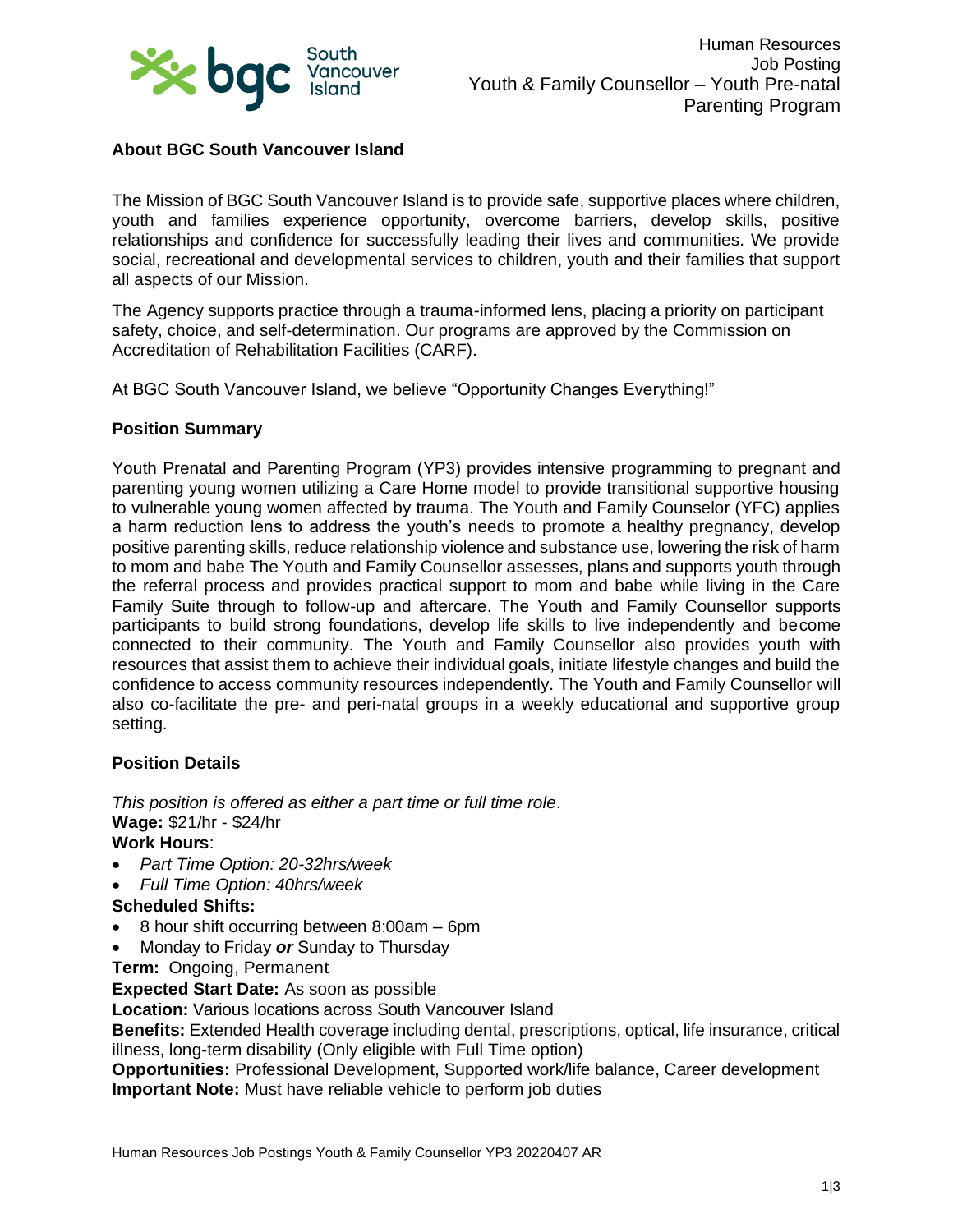

# **Duties and Responsibilities**

- Meets with youth and parent/guardian (if appropriate) of referred youth to provide information about the program
- Gains consent from youth to contacts other professionals to gather information; explains expectations of the program to youth and coordinates a pre-intake Care Home visit to view suite/room
- Initiates assessment of youth and plans for intake
- Supports the development of parenting skills, infant care, self-care and home care
- Promotes the reduction of substance use
- Coaches and works together with the youth in their suite to gain independent living skills in natural, every day environments including budgeting, planning, preparing and cooking inexpensive and nourishing meals, cleaning and maintaining the suite, implementing good hygiene practices with baby and mom, applying for housing, problem-solving, etc.
- Supports the youth to develop healthy partner relationships, positive peer interactions, coping and pro-social skills, and improved communication
- Assists youth to access drug and alcohol counselling, educational and community supports, including financial assistance
- Facilitates for the youth, the planned development of parenting skills: pre-natal health, stages of pregnancy and birth, infant care, feeding, safety, infant development (physical, emotional, psychological, social), medical needs, parenting strategies, etc., in both natural teaching situations and facilitated group sessions
- Supports the youth's motivation to change and to develop a relapse and safety plan to reduce substance use, and to identify and end intimate relationship violence
- Works with the youth to identify social, recreational, and educational services in the community that will meet their needs
- Mediates between youth, Care Family, natural family and community contacts as appropriate and necessary
- Facilitates and promotes the development of advocacy skills in the youth
- Provides ongoing support service to youth and family after the youth leaves the Care Family
- Collaborates with team to plan and facilitate youth and parenting educational groups, Best Babies and Baby Steps programming
- Maintains a caseload of up to 4 youth in a safe, supportive residence from referral through to follow-up
- Compiles a comprehensive assessment (scored pre-assessment, narrative, youth self assessment and Interpretive Summary) of the youth according to prescribed standards
- Oversees youth involvement in the development and ongoing review of their service/transition plans; encourages the youth to include other professionals and supports in the development and implementation of the service/transition plan when appropriate

### **Desired Qualifications**

- Post-secondary degree in Child and Youth Care, Social Work, Education or Nursing, or equivalent combination of relevant experience and education
- Experience working with high-risk young women, pre and post-natal care
- Verifiable proof of COVID-19 double vaccination
- Current First Aid certification and infant CPR mandatory
- Clean and current driver's license abstract and reliable vehicle